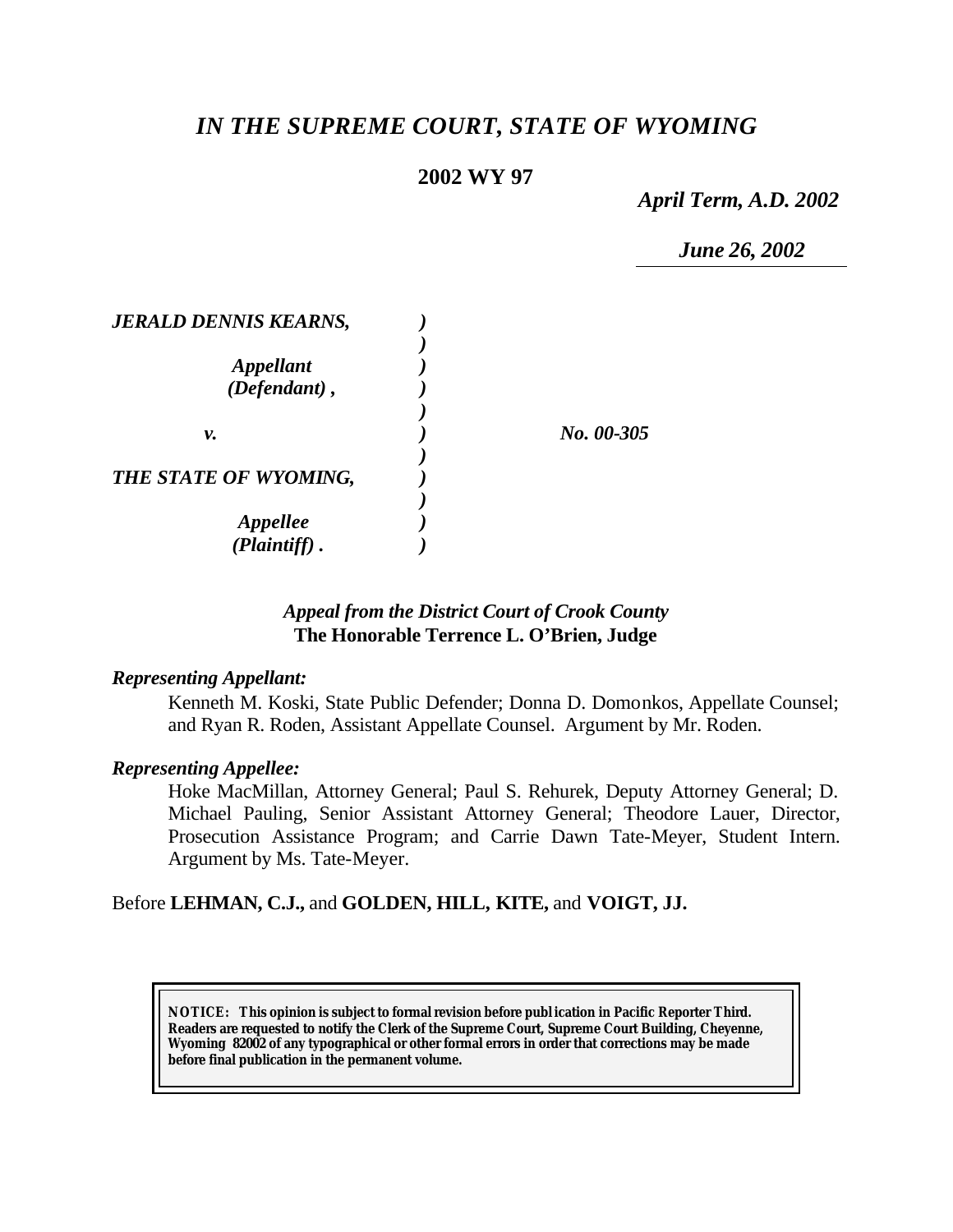#### **LEHMAN, Chief Justice.**

[¶1] Appellant Jerald D. Kearns appeals from the judgment and sentence entered after a jury found him guilty of aggravated robbery and the judge sentenced him as an habitual criminal.

[¶2] We affirm.

#### *ISSUES*

[¶3] Kearns presents the following issues for our analysis:

I. Whether the district court made reversible error and erred as a matter of law by not discharging and dismissing the jury once it realized that it had improperly read count 3, habitual criminal charge including appellant's alleged previous felony convictions, to the jury panel.

II. Whether appellant received ineffective assistance of counsel when appellant's counsel erroneously advised appellant to waive the district court's prejudicial error of informing the jury of count 3 of the information, the habitual criminal charge which included appellant's alleged prior felony convictions.

III. Whether appellant's state and federal constitutional rights not to be placed twice in jeopardy for the same offense were violated by the enhanced penalties of the habitual criminal act.

IV. Whether appellant's conviction for attempted aggravated robbery did not fall within the definition of a violent felony, and the trial court therefore erred in sentencing him as an habitual criminal, and violated his due process rights.

Appellee State of Wyoming offers the following issues for our review:

I. Did appellant voluntarily, knowingly and intelligently waive his right to request that the court discharge the venire and summon a new venire for his trial?

II. Did appellant receive ineffective assistance of counsel regarding appellant's waiver of his right to request that a new venire be summoned for his trial?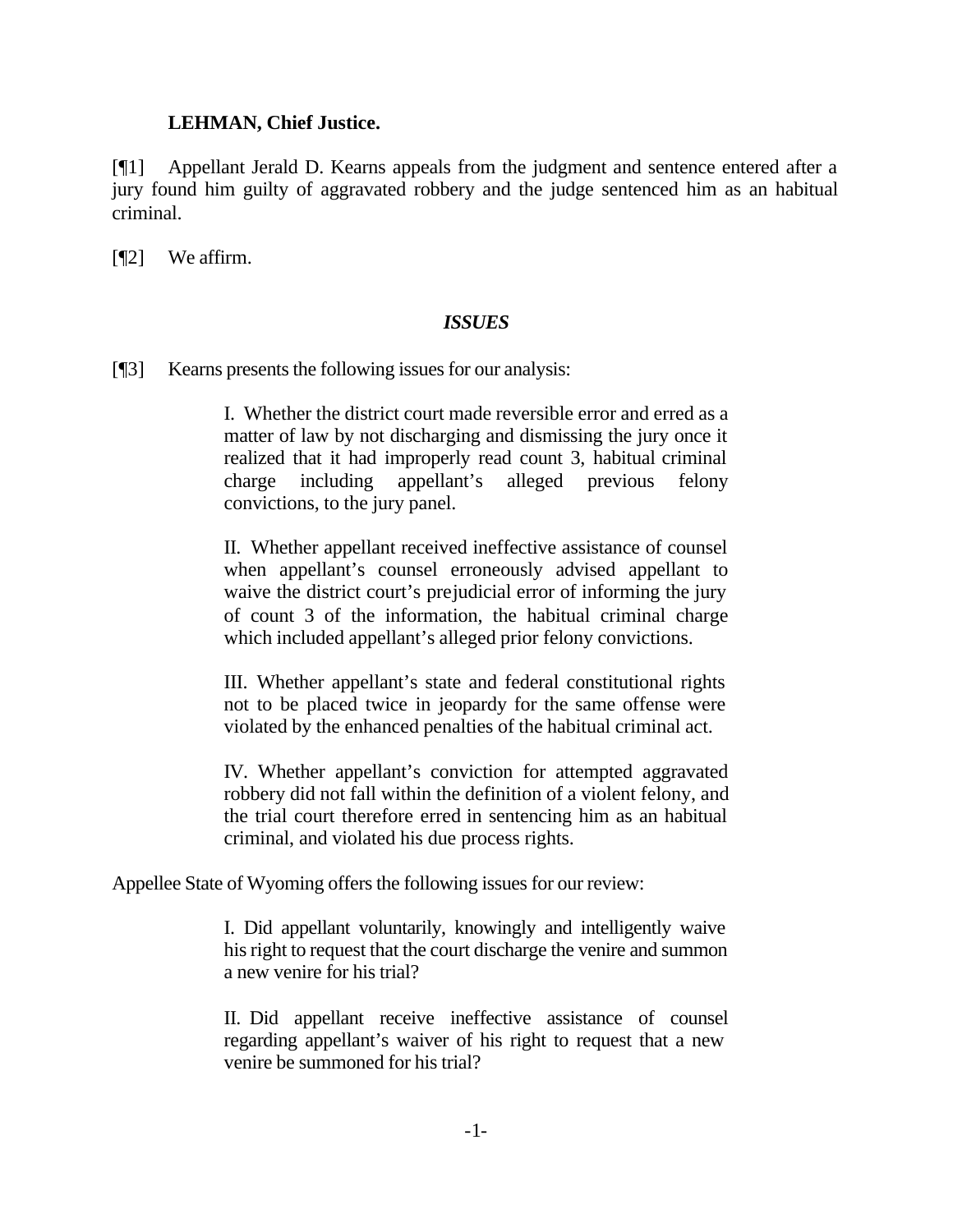III. Was appellant's right against double jeopardy violated when his prior convictions were used to enhance his sentence as an habitual criminal under Wyo. Stat. § 6-10-201?

IV. Did the trial court properly sentence appellant as an habitual criminal, since appellant was convicted of the violent felony of aggravated robbery, and not of attempted aggravated robbery as appellant contends?

# *FACTS*

[¶4] On August 19, 1999, Kearns was on parole after serving seventeen years of a twenty to twenty-five year sentence for burglary and arson. In 1998, he had been released from the Wyoming State Penitentiary to the Community Alternatives of Casper (CAC). In August of 1999, Kearns was released from CAC. On the morning of August 19, 1999, Kearns decided he wanted to travel to Deadwood, South Dakota, to play some blackjack. He called his parole officer and, instead of asking her if he could travel to Deadwood, he asked her if he could go to Gillette to visit his brother. While the parole officer denied granting Kearns permission to leave town at all, Kearns testified that he believed that she had given her permission as long as he returned to Casper that night. On his way to Deadwood, Kearns purchased a bottle of whiskey to sip on during his trip even though it was a violation of his probation to possess and consume alcohol.

[¶5] Kearns spent the day in Deadwood. On his way back to Casper, Kearns spotted a hitchhiker. He picked up the hitchhiker, whose name was Millard Lynd, and loaded Lynd's belongings into the car. As they drove toward Wyoming, the two made small talk. Kearns described Lynd's claims that he had worked undercover for the NYPD, the FBI, and the CIA in Vietnam as "nutty." During this time, Lynd helped himself to some of Kearns' cigarettes, which were on the dash of the car. After two or three cigarettes, Kearns told Lynd that he should just buy the pack from him. Kearns testified that Lynd gave him a handful of coins for the cigarettes.

[¶6] Eventually, Kearns pulled onto an off ramp to urinate. Kearns claims that Lynd was yelling at him to hurry up because they needed to get to Gillette before it was too late for him to find a hotel room. According to Kearns, this pushed his last button. This yelling for Kearns to hurry up, the "nutty" talk, and Lynd's taking the cigarettes without permission had irritated Kearns to such a degree that he wanted Lynd out of his car.

[¶7] At this point, Kearns' and Lynd's versions of the ensuing struggle conflict substantially. Kearns claims that when he got back in the car, he told Lynd to get out of the car and that when Lynd refused, Kearns reached across Lynd, opened the passenger door and began pushing Lynd out of the car. Kearns said that Lynd fought him pretty hard and even broke the rearview mirror off and began hitting Kearns with it. Once Kearns got Lynd out of the car, he continued toward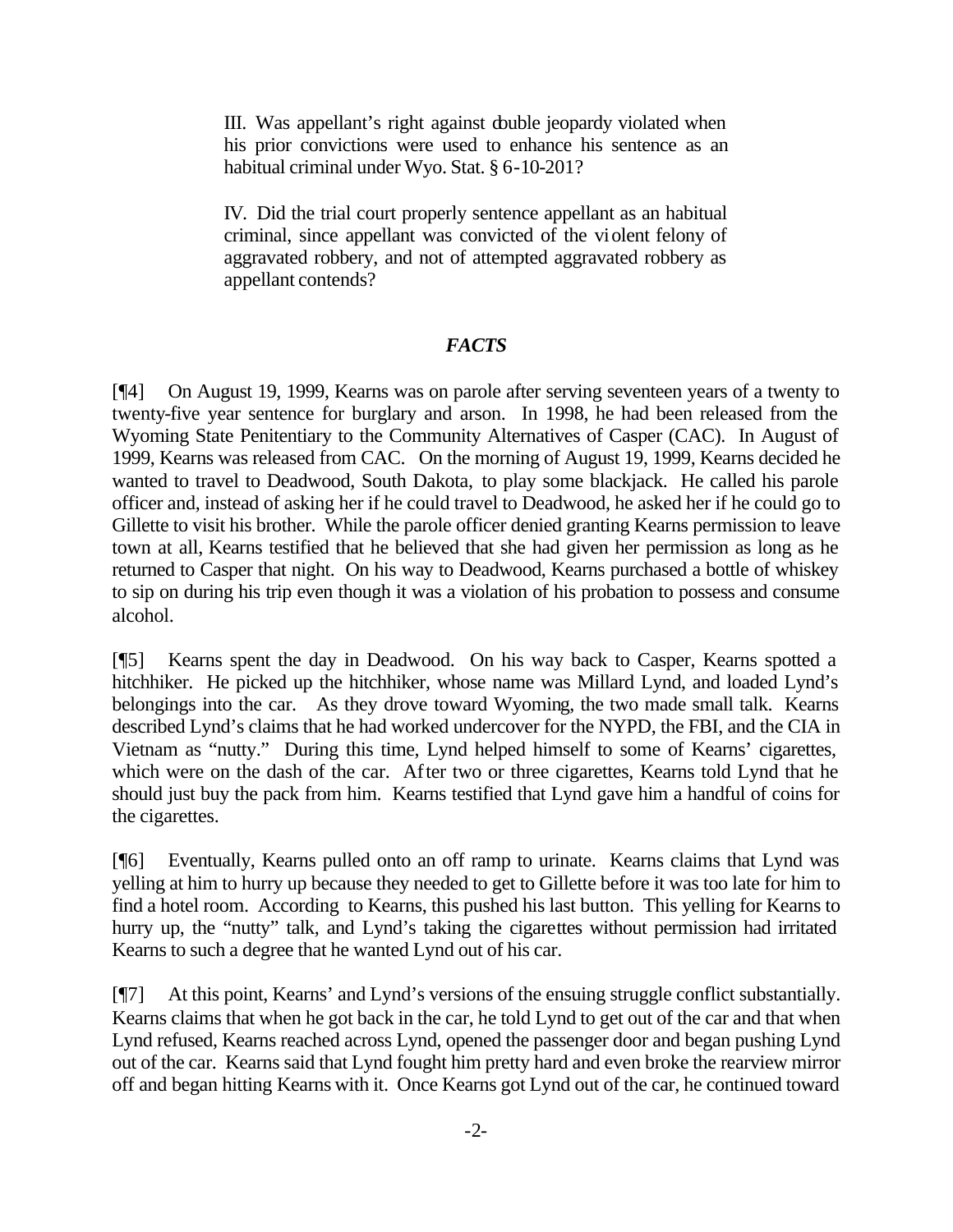Gillette. By the time Kearns got to Moorcroft, he testified that he had realized that he still had Lynd's belongings. He said he turned around, intending to return Lynd's things to him. This plan was thwarted, however, when Kearns discovered flashing lights where he had forced Lynd out of the car. Kearns kept driving and dumped the items at an exit near Sundance.

[¶8] Lynd's version of the struggle begins with Kearns approaching the passenger door from the outside after he had finished urinating. Lynd said Kearns started hitting him through the passenger window and that when Kearns opened the door, Lynd fell out of the car. At some point during the fight, Lynd realized that he was covered in blood and was being cut by some sort of sharp object. He testified that he kept various coins that he was saving in his wallet, some new American quarters and some foreign coins, and that they ended up in Kearns' possession when Kearns demanded Lynd's money and Lynd handed over his wallet. Lynd explained that after Kearns drove away, some motorists discovered Lynd and called the sheriff and ambulance. Lynd was taken to the Campbell County Memorial Hospital to be treated for his wounds. Coincidentally, Kearns had also stopped at the Campbell County Memorial Hospital for treatment because he was experiencing severe pain due to a chronic kidney stone condition.

[¶9] Officer Gary Spears of the Crook County Sheriff's Department interviewed Lynd at the hospital and was given a description of the alleged assailant and his vehicle. While Officer Spears was at the hospital, he noticed Kearns, and he recognized that Kearns fit the description of Lynd's assailant. Officer Spears proceeded to the parking lot where he found the car that Lynd described. He then approached Kearns and asked him some questions. Officer Spears confiscated Kearns' clothing, and a search revealed some money, including the identifiable coins that belonged to Lynd. Officer Spears then sent the clothing to the Wyoming State Crime Lab for testing.

[¶10] On August 20, 1999, Lieutenant William Lessner of the Crook County Sheriff's Department impounded Kearns' car and retrieved Lynd's dumped belongings. Kearns was arrested and charged with attempted first-degree murder, aggravated robbery, and with being an habitual criminal. The jury convicted Kearns of the aggravated robbery charge, and the judge sentenced him under the habitual criminal statute to a term of life imprisonment in the Wyoming State Penitentiary. Kearns makes this timely appeal.

# *DISCUSSION*

# *A. Waiver*

[¶11] Kearns claims that the trial court committed reversible error and erred as a matter of law when it failed to discharge the jury panel after the judge mistakenly read the habitual criminal charge, which included information regarding his previous felony convictions. He maintains that the trial court did not possess the discretion to allow Kearns to waive this error. The State replies that Kearns' waiver was valid because the trial court fully informed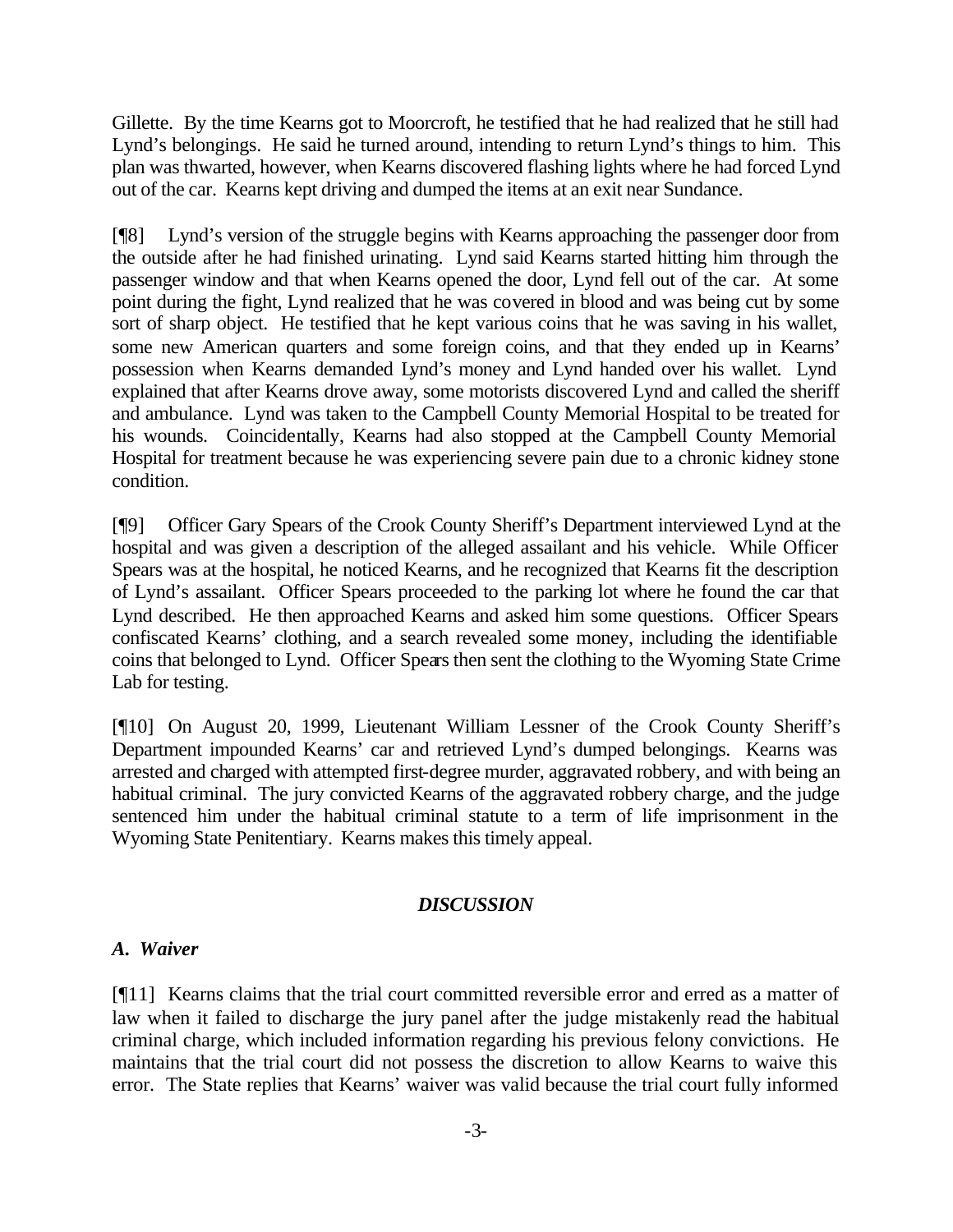Kearns of the mistake and gave him the option of continuing with the sitting jury panel or discharging it and empanelling a new one.

[¶12] When analyzing whether the waiver of a personal right was accomplished effectively, we first inquire into whether the right is a waivable right. *Taylor v. State,* 612 P.2d 851, 860- 61 (Wyo. 1980). If the right is one that can be waived, then we analyze whether the waiver was done voluntarily, knowingly, and intelligently. *Vargas v. State*, 963 P.2d 984, 990 (Wyo. 1998). Wyo. Stat. Ann. § 6-10-203 (LexisNexis 2001) applies in cases that involve an habitual criminal charge. It provides:

> (a) An information or indictment which charges a person as an habitual criminal shall set forth the charged felony and allege the previous convictions.

> (b) The trial on the charged felony shall proceed as in other cases, *but the jury shall not be informed of the previous convictions*. If the defendant is convicted of the charged felony and does not plead guilty to the charge of the previous convictions, he shall be tried immediately by the same jury or judge on the charge of the previous convictions.

> (c) In a trial under this article, a duly authenticated copy of the record of previous convictions and judgments against the defendant of any court of record are prima facie evidence of the previous convictions and may be used in evidence against the defendant.

(Emphasis added.)

[¶13] At the beginning of the voir dire process, the trial court read the charging information to the jury panel. Instead of just reading the first two counts, however, the judge mistakenly read the third count as well, which included information about Kearns' prior convictions:

> Count 3 alleges that on or about the  $19<sup>th</sup>$  day of August, 1999, in Crook County, Wyoming, that Mr. Kearns, having been previously convicted of three or more felonies separately brought and tried which arose out of separate occurrences, specifically, felony convictions for grand theft and aiding escape in the state of Arizona; a felony conviction of escape in November 1964 in Arizona; and a felony conviction under the federal law in Louisiana; and felony convictions for aggravated burglary, first degree arson in the State of Wyoming; and that he did commit the crime of attempted murder in the first degree as set out in Count 1 above.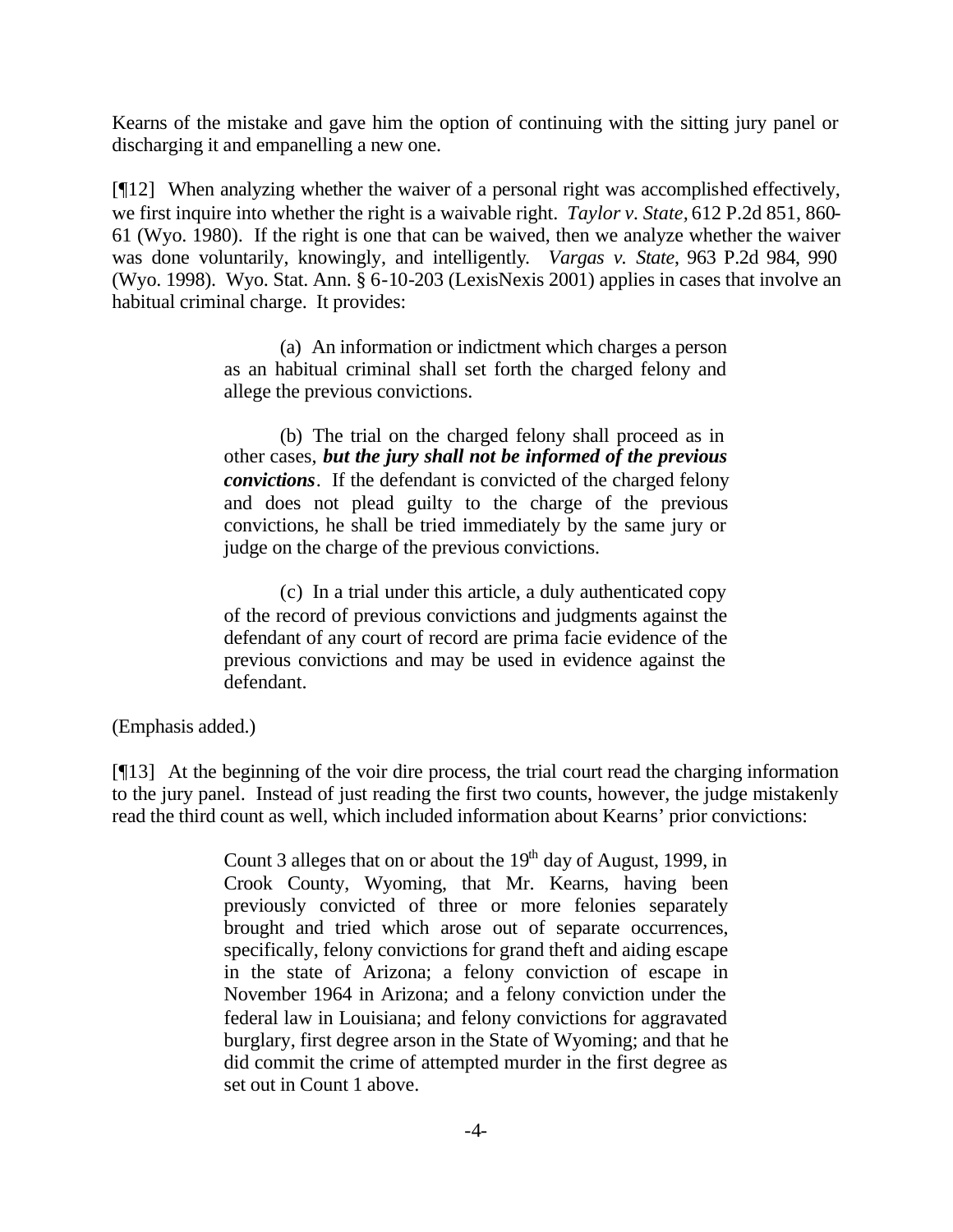And/or in the alternative, that having had those prior convictions he did commit the crime of aggravated robbery as set out in Count 2 above.

The judge immediately recognized his mistake and met with the prosecutor, defendant, and defense counsel outside the presence of the jury panel to discuss how to proceed:

> THE COURT: As I was going through the Information and I was reading the charges to the jury, I got along to Count 3 and as soon as I got into it I realized that I wasn't supposed to be advising the jury of that.

. . .

... I tried to get through it as quickly as I could. But it's clearly improper, and we need to discuss what we want to do here. And that may well be that we discharge this jury, the Clerk calls more jurors and we start tomorrow morning.

. . .

I really screwed up here. I should not have told the jury that you are being charged as an habitual criminal. The procedures that we have in place say that you go to trial on the underlying offenses with which you're charged—that would be Counts 1 and Count 2—and if you were convicted of either of those counts, then we move on to the next stage of the trial where if you want the jury to determine whether or not you were in fact an habitual criminal, then the jury would decide that, but their decision on guilt or innocence on Counts 1 or 2 would be totally unaffected in that way by the knowledge about whether or not you were previously convicted of crimes.

So I want you to understand that—that I made an error there and—it's a pretty serious one, and the remedy for that would be that we could just start with a whole new jury that knows nothing about it, but I want you to understand as well that you, after consultation with your attorney, may have reasons, whatever they are—and you don't need to share them with any of us, but you may have reasons that you want this jury in spite of the fact that I screwed up and told them about prior convictions, and that's entirely up to you after consultation with your attorney.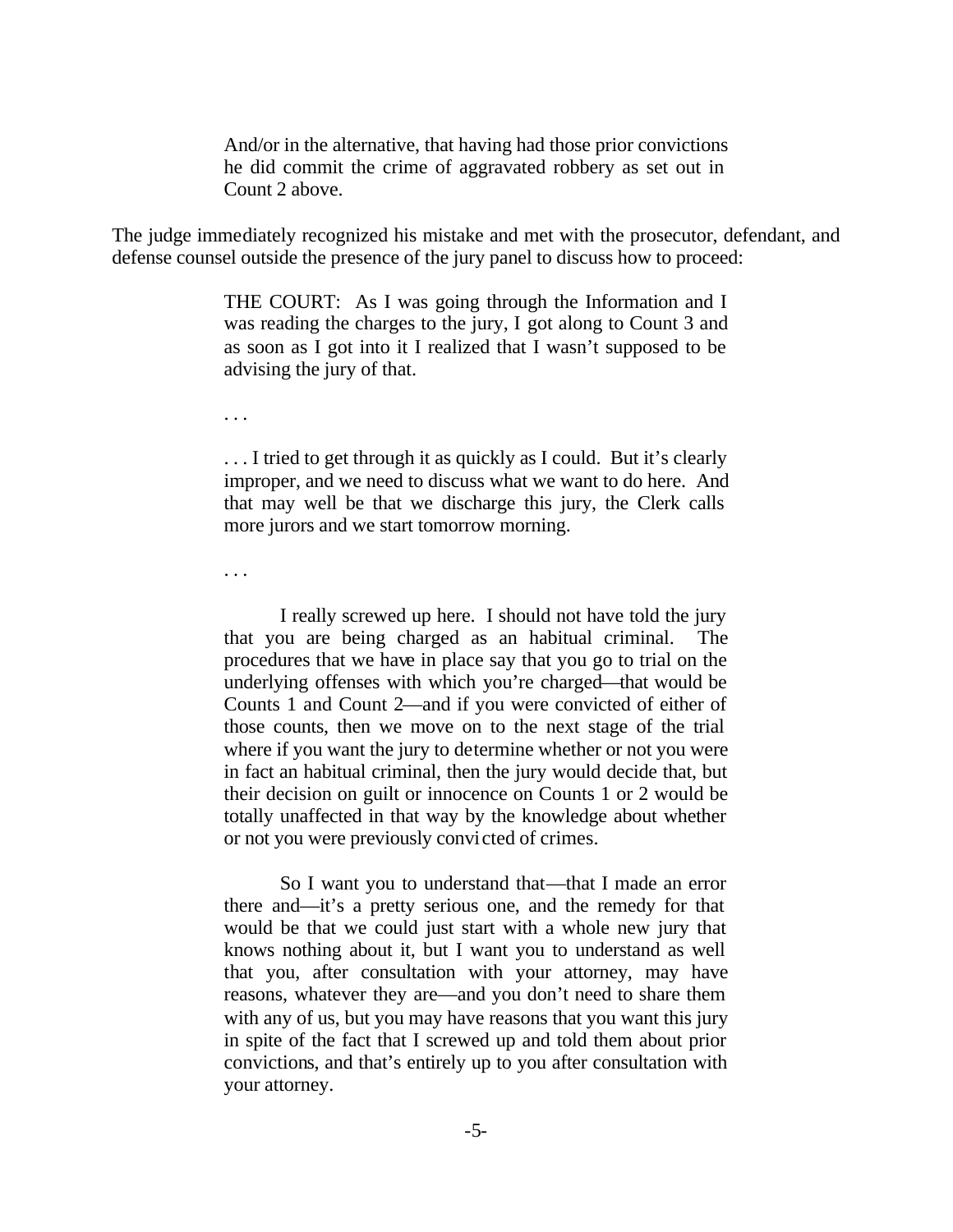But I want you to understand unequivocally at this point in time, it's your decision to make, not your attorney[']s. You should listen to his advice, but it's your decision to make and if you want to start tomorrow with an entirely new jury panel, that's what we'll do.

THE DEFENDANT: I'd rather just go forth right now.

THE COURT: Have you talked —

THE DEFENDANT: Yes.

THE COURT: —to Mr. Wolfe?

THE DEFENDANT: Yes, I have.

THE COURT: I don't want to know what your reasons are, but—that's something probably private between you and your attorney, but I'm assuming that you have reasons why you want to proceed with this jury panel instead of putting it off until tomorrow.

THE DEFENDANT: Well, it was going to come out anyway.

THE COURT: Okay.

THE DEFENDANT: I feel I would have preferred that, you know, he bring it out, but it's okay. They was going to know about it anyway.

THE COURT: Because you intend to testify?

THE DEFENDANT: Yes, uh-huh.

THE COURT: Well, you understand you don't have to testify?

THE DEFENDANT: Yes sir, I do.

[¶14] Everyone agreed that the jury should be instructed about the information of which they had been mistakenly informed, so the judge explained: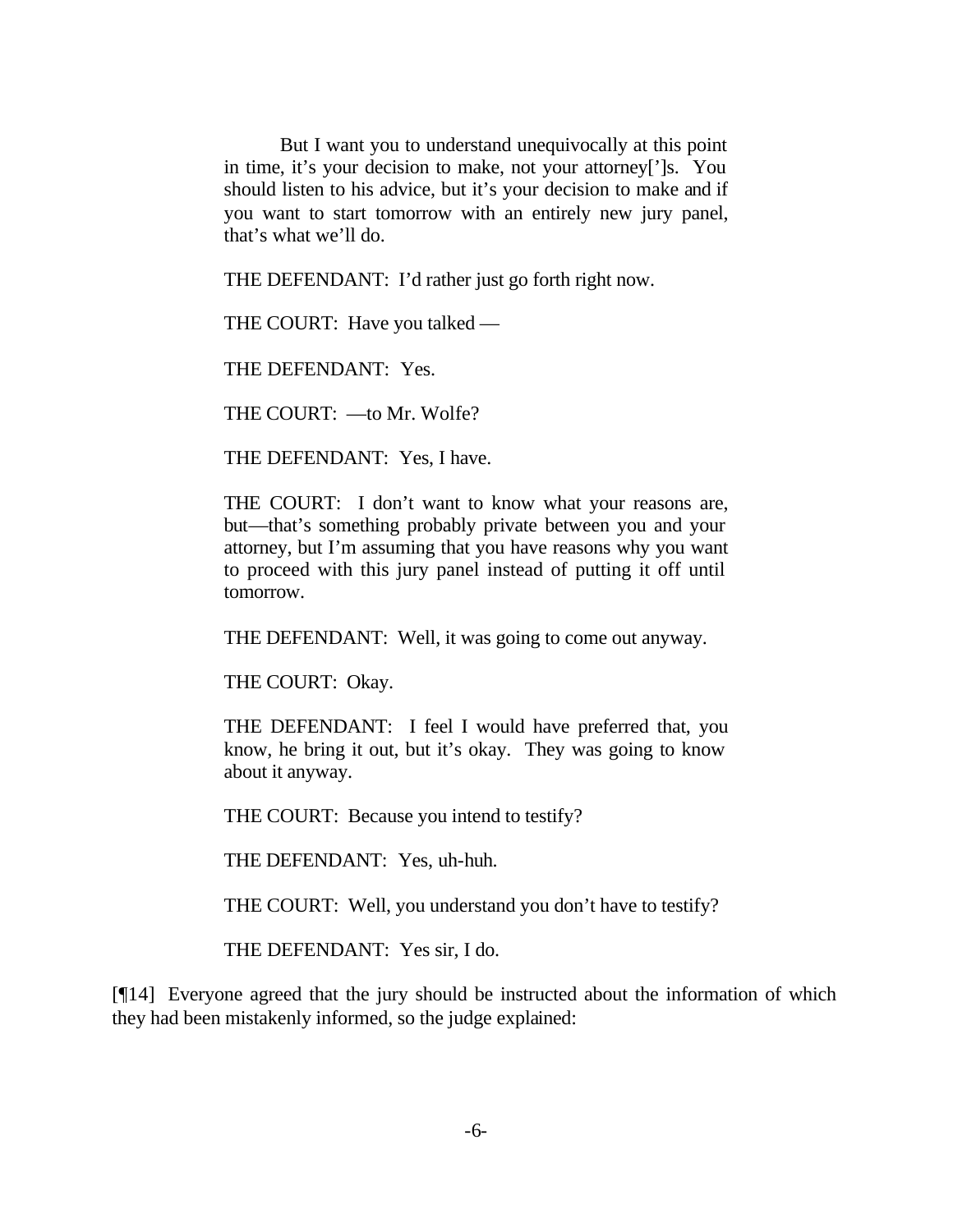When I was telling you about the charges against Mr. Kearns, I erroneously included in there some information about some prior convictions that he may have suffered.

In our system we try cases based upon the facts of this particular case and not anything else. So you're not—you're to disregard the fact that he may have been convicted previously of any offense, and that's not to be part of your consideration in this case in any way. And if you don't feel like you can set that aside and decide based upon the facts and irrespective of that information, then you need to tell the attorneys about that. The error that I made in that respect the defendant has waived and wants to go ahead with this jury.

[¶15] Throughout the voir dire process, defense counsel was afforded the opportunity to inquire into whether the prior convictions would affect the potential jurors' ability to be impartial. At the conclusion of the voir dire process, after the jury was chosen, the judge again gave Kearns the opportunity to discharge the jury and start with a brand new panel in the morning. Kearns reiterated his desire to proceed with the current jury.

[¶16] Kearns argues that he should not have been allowed to waive this error because Wyo. Stat. Ann. § 6-10-203 contains mandatory language that prohibits the jury from being informed of any prior convictions at this stage in the trial proceedings. We disagree. Although in early common law an accused was not allowed to waive any rights that were intended for his protection, it is now generally held that a defendant may waive any rights in which the public does not possess an interest or which are not contrary to public policy. *Taylor*, 612 P.2d at 859. Some examples of a defendant's waiver privilege include: the defense of double jeopardy, *Hutchins v. State*, 483 P.2d 519, 521 (Wyo. 1971); the right to refuse to testify on the ground of self-incrimination, *Harvey v. State*, 835 P.2d 1074, 1099 (Wyo. 1992); the right to request counsel, *Raigosa v. State*, 562 P.2d 1009, 1015 (Wyo. 1977); the right to a speedy trial, *Cosco v. State*, 503 P.2d 1403, 1046 (Wyo. 1972); and the right to a unanimous jury, *Taylor*, 612 P.2d at 861. This court stated in *Taylor*, "if all of these rights and more can be waived upon what ground can we say that the waiver of jury unanimity is so sacred that it cannot be added to the list? We perceive of none." *Id.* We echo that sentiment regarding the right to not have a jury be informed of prior convictions for purposes of the habitual criminal statute until the habitual criminal phase of the trial.

[¶17] Section 6-10-203 does not declare that this is a right that cannot be waived, nor does it provide a mandatory remedy for situations wherein the jury is prematurely informed of this sort of information. We allow defendants to waive other rights even though the governing rules include similar mandatory language. *See* Wyo. Const. art. 1, § 11 (which provides that "[n]o person shall be compelled to testify against himself in any criminal case, nor shall any person be twice put in jeopardy for the same offense.") *See also* W.R.Cr.P.48 (which provides that "[a] criminal charge shall be brought to trial within 120 days following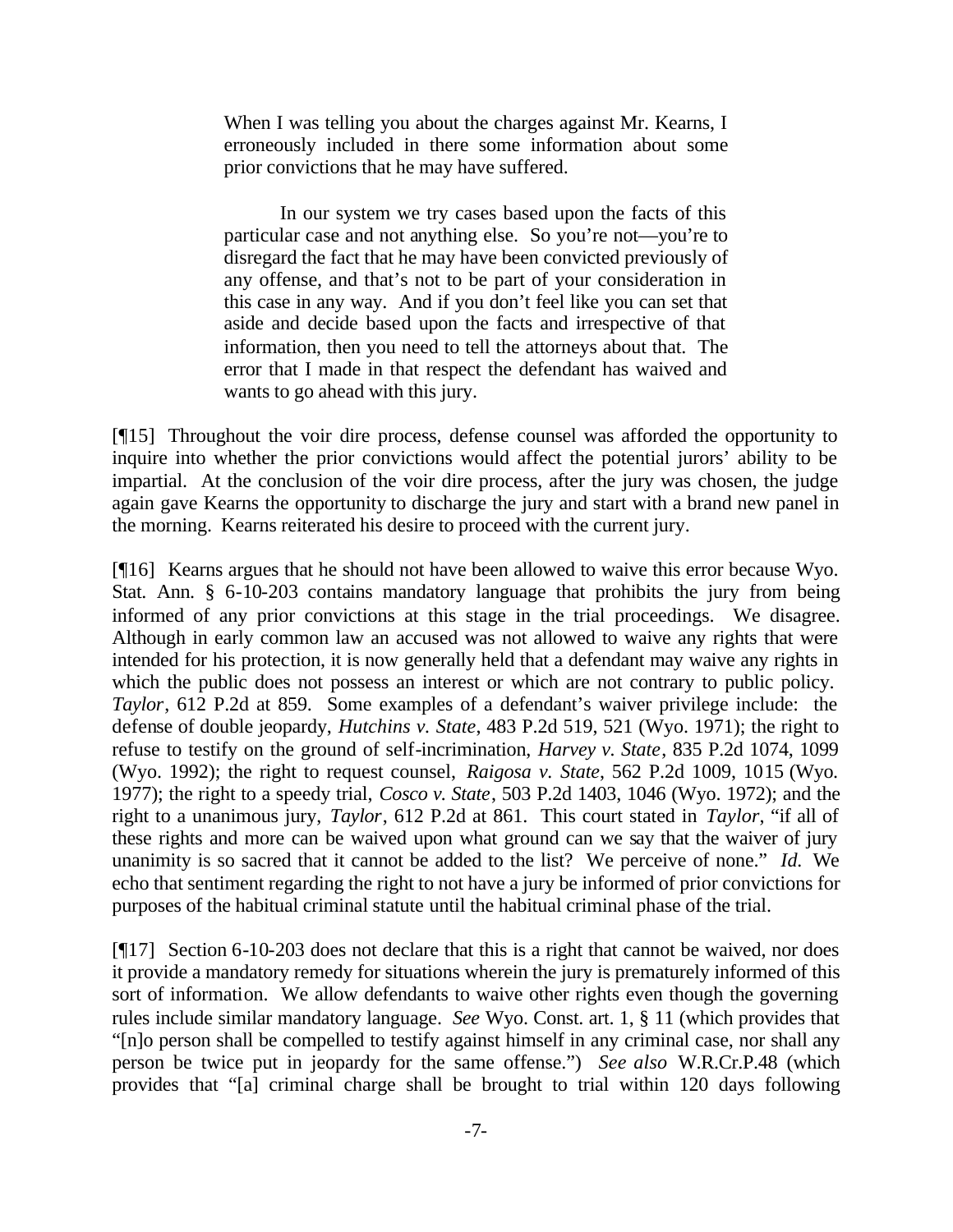arraignment unless continued as provided in this rule.") Without express language that this right is not waivable or that if such an error occurs the jury must be dismissed, we are not convinced that this right is "so sacred that it cannot be added to the list" of rights that can be waived.

[¶18] While we conclude that this is a right that may be relinquished, we emphasize that waiver can occur only when it is done voluntarily, intelligently, and knowingly in an atmosphere free from express or implied punishment or threat of punishment. To determine whether Kearns voluntarily waived this right, we consider the following exchange:

> THE COURT: What I want to make sure you understand is that that's probably—that's probably the kind of an error that you can waive, in other words, you can say, well, I have bigger fish to fry and so it doesn't matter to me. But I want you—I don't want you to feel like there's any pressure—

THE DEFENDANT: No, I don't feel that way at all.

THE COURT: —with this jury because we'll get you a new jury if you want that.

THE DEFENDANT: I don't feel pressured at all. I'd rather go forward with this jury right here.

THE COURT: Okay. All right.

This discussion convinces us that Kearns' decision to waive this right was completely voluntary. Our review of the transcript reveals that the judge in no way pressured Kearns to waive his right. On the contrary, the judge repeatedly assured Kearns that he was absolutely willing to dismiss this jury and start with a new panel in the morning.

[¶19] We look again at the transcript to determine whether Kearns' waiver was done knowingly and intelligently:

> THE DEFENDANT: Well, see, another thing, too, because the—[the victim] in his testimony is going to say that I told him I was in prison for 17 years, see, so it was going to come out that way, wasn't it?

THE COURT: Maybe. Maybe not. I don't know.

THE DEFENDANT: Anyway, I'd rather go forward. I think it's okay, you know.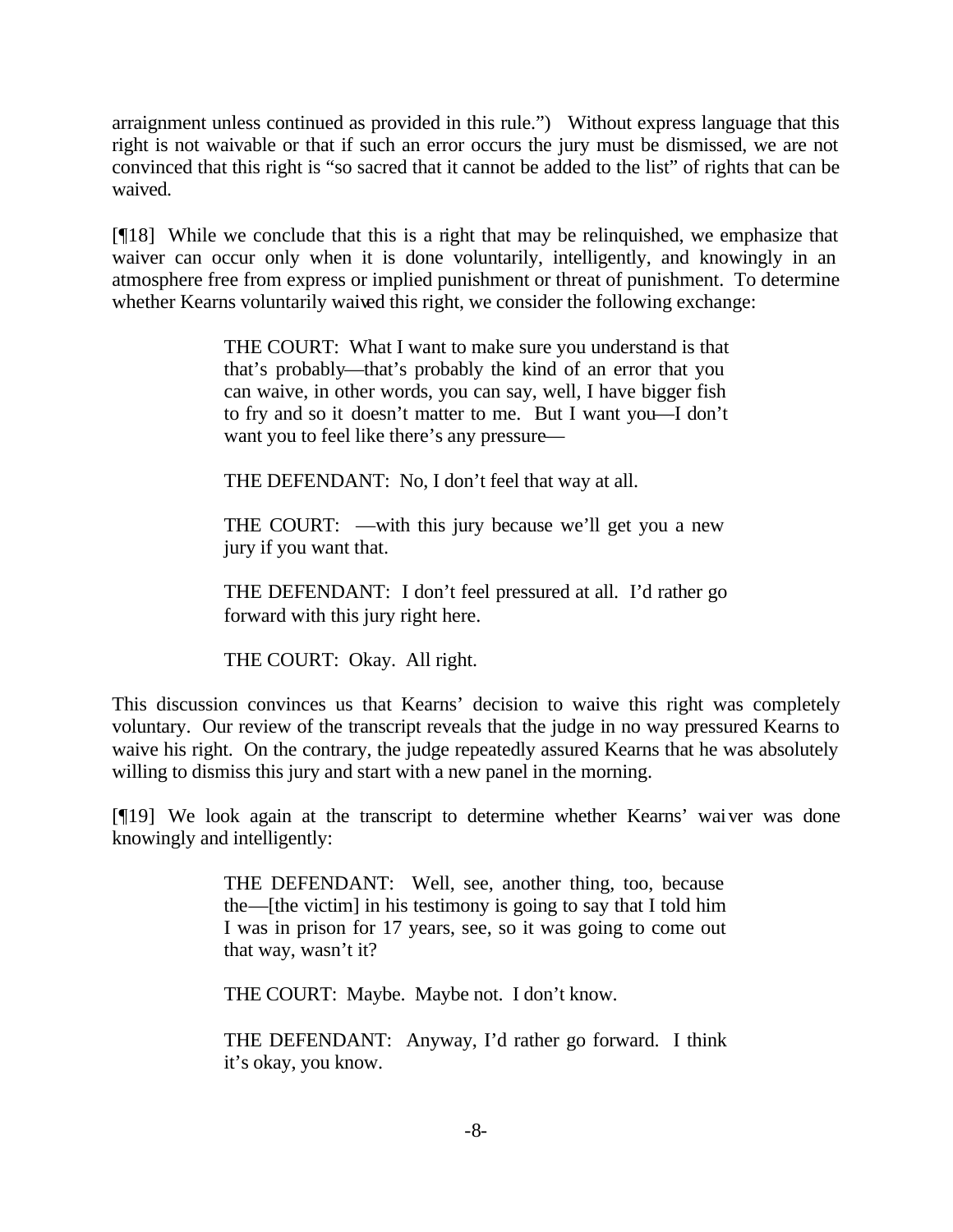THE COURT: Okay. Do you feel like you've discussed that thoroughly with [your attorney]?

THE DEFENDANT: Yes, I have, Your Honor.

In the interest of space, we will not recite every word that was uttered on this topic. The above quoted colloquy is representative. We will say that our review of the transcript reveals lengthy exchanges between the judge and Kearns, which illustrate the judge's complete willingness to dismiss the jury and effort to establish that Kearns was making this decision intelligently and voluntarily. It is clear that Kearns wanted to proceed with the jury knowing the drawbacks of such a decision and despite assurances that it would be no problem to discharge the current jury. Accordingly, we conclude that Kearns' waiver was effective.

# *B. Effective Assistance of Counsel*

[¶20] Kearns asserts that he received ineffective assistance of counsel when his attorney advised him to waive the trial court's error of informing the jury of the prior felony convictions underlying the habitual criminal charge. The State counters that Kearns has failed to prove that his trial counsel provided him with ineffective assistance of counsel. This court articulated our well established law of ineffective assistance of counsel in *Jackson v. State*, 902 P.2d 1292, 1295 (Wyo. 1995). We reiterated this standard in *Grainey v. State*, 997 P.2d 1035, 1038-39 (Wyo. 2000):

> When reviewing a claim of ineffective assistance of counsel, the paramount determination is whether, in light of all the circumstances, trial counsel's acts or omissions were outside the wide range of professionally competent assistance. *Herdt v. State*, 891 P.2d 793, 796 (Wyo. 1995); *Starr v. State*, 888 P.2d 1262, 1266-67 (Wyo. 1995); *Arner v. State*, 872 P.2d 100, 104 (Wyo. 1994); *Frias v. State*, 722 P.2d 135, 145 (Wyo. 1986). The reviewing court should indulge a strong presumption that counsel rendered adequate assistance and made all significant decisions in the exercise of reasonable professional judgment. *Herdt*, at 796*; Starr*, at 1266; *Arner*, at 104; *Strickland v. Washington*, 466 U.S. 668, 689, 104 S.Ct. 2052, 2065, 80 L.Ed.2d 674 (1984).

> Under the two-prong standard articulated in *Strickland* and *Frias*, an appellant claiming ineffective assistance of counsel must demonstrate on the record that counsel's performance was deficient and that prejudice resulted*. Strickland*, 466 U.S. at 687, 104 S.Ct. at 2064; *Starr*, at 1266; *King v. State*, 810 P.2d 119, 125 (Wyo. 1991) (Cardine, J., dissenting); *Campbell v. State*, 728 P.2d 628, 629 (Wyo. 1986);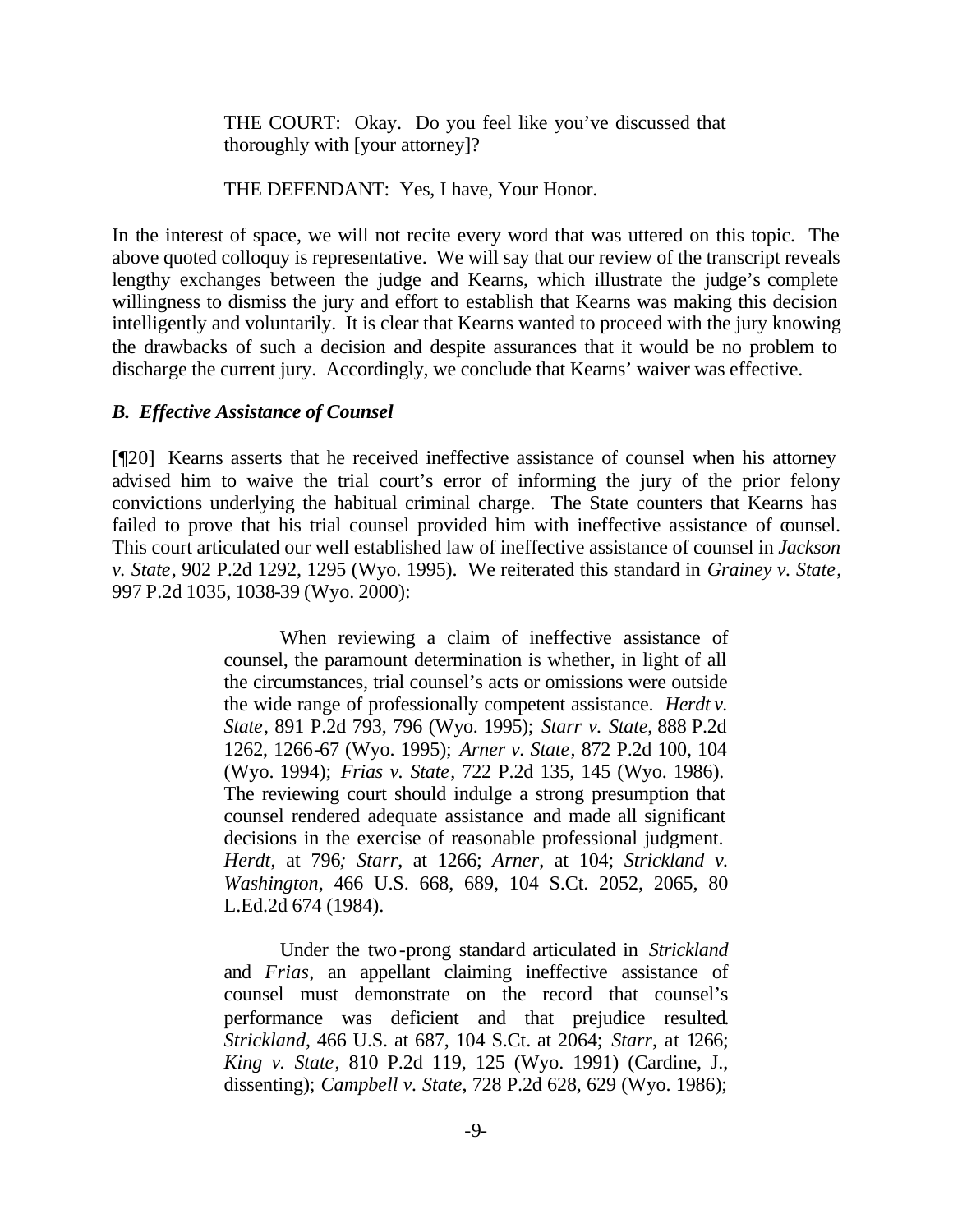*Frias*, 722 P.2d at 145. In other words, to warrant reversal on a claim of ineffective assistance of counsel, an appellant must demonstrate that his counsel failed to "render such assistance as would have been offered by a reasonably competent attorney" and that "counsel's deficiency prejudiced the defense of [the] case." *Lower v. State*, 786 P.2d 346, 349 (Wyo. 1990). "The benchmark for judging any claim of ineffectiveness must be whether counsel's conduct so undermined the proper functioning of the adversarial process that the trial cannot be relied on as having produced a just result." *Strickland*, 466 U.S. at 686, 104 S.Ct. at 2064.

[¶21] The theory upon which Kearns asserts his ineffective assistance of counsel claim is that "[t]here is no logical reason why trial counsel, as a matter of strategy, should want a jury that had already been poisoned and prejudiced against his client." We agree with the State that Kearns has failed to satisfy the first prong of the *Strickland* standard by failing to demonstrate that his attorney's performance was deficient. Upon recognizing his error, the judge immediately met with the parties and informed them that he had mistakenly read the information pertaining to Kearns' prior convictions and that he would be happy to dismiss the venire and start fresh the next morning. The lengthy conversations that appear in the record, some of which we reproduced in our discussion on the first issue, convince us that Kearns had sound advice in making his decision to keep the current panel. One additional comment that Kearns made during the discussion on this issue was that at least this way the defense had the opportunity to voir dire the potential jurors on this specific topic to see if the fact that he had prior convictions would prejudice any of them in this case. In our opinion, Kearns made a good point. Given the facts of this case, it was likely a valuable opportunity and good strategy to be able to question the potential jurors about whether Kearns' prior convictions would affect their ability to remain impartial. The fact that the jury ultimately found Kearns guilty of one of the charged crimes does not translate to a conclusion that he should have opted for a new jury. Indeed, the fact that the jury found Kearns not guilty of the attempted first degree murder charge is a good indication that the jury was not determined to convict Kearns of a crime that was not supported by the evidence just because he had prior convictions.

# *C. Double Jeopardy*

[¶22] Kearns contends that his state and federal constitutional rights not to be placed twice in jeopardy for the same offense were violated when the trial court used Kearns' prior convictions to enhance his punishment under the habitual criminal statute. He maintains that because the prior crimes were used to enhance his last sentence, they cannot also be used to enhance his current sentence. The State replies that enhanced punishment under the habitual criminal statute does not result in multiple punishments because being an habitual criminal is a status, not a criminal offense.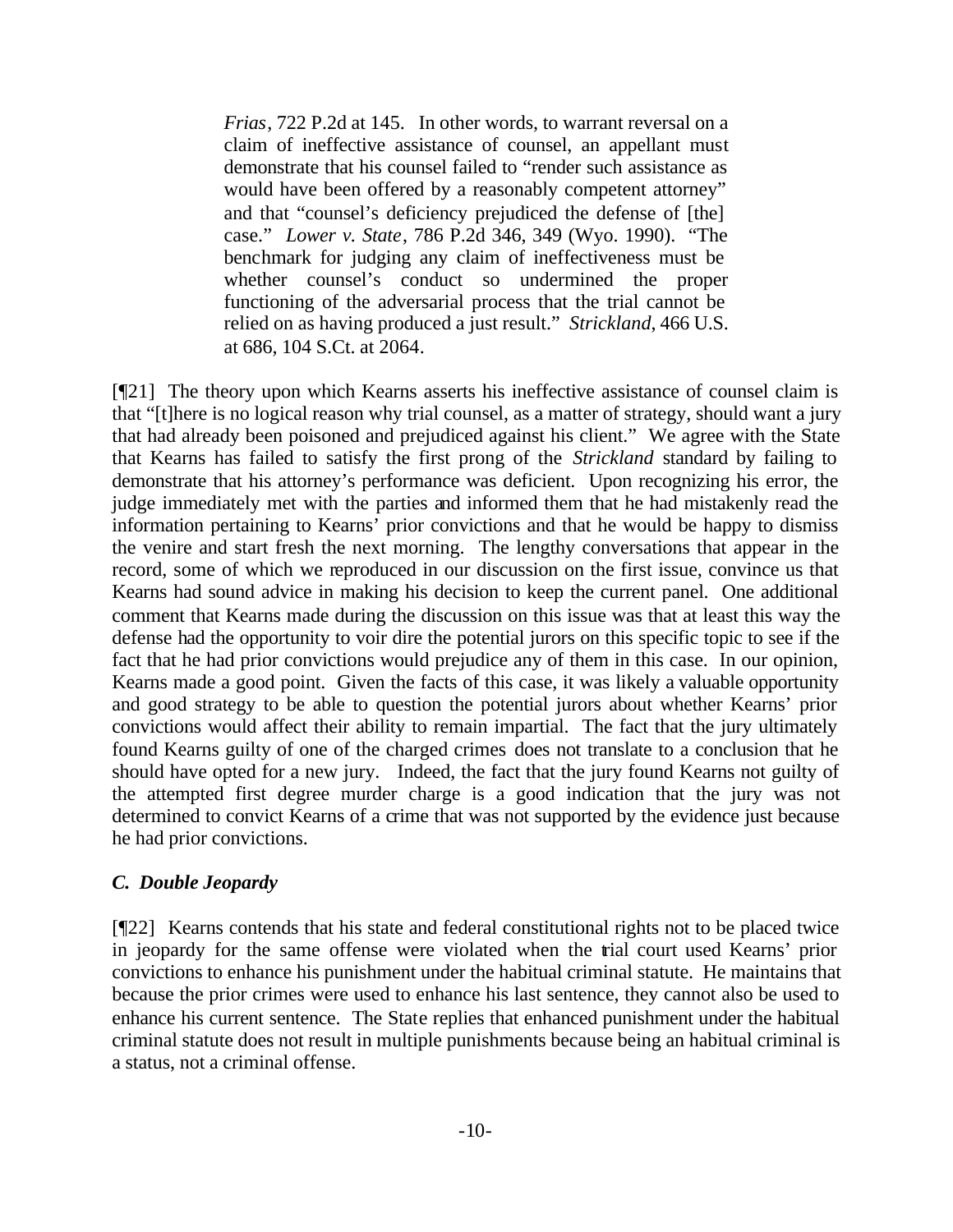[¶23] The double jeopardy clause, found in the Fifth Amendment to the United States Constitution and at art. 1, § 11 of the Wyoming Constitution, protects an accused from multiple punishments for the same crime. *Halbleib v. State*, 7 P.3d 45, 47 (Wyo. 2000). The habitual criminal statute, however, does not create new or separate crimes nor does it work to convict a defendant of the crime of being an habitual criminal. *Evans v. State*, 655 P.2d 1214, 1225 (Wyo. 1982). Wyo. Stat. Ann. § 6-10-201 (LexisNexis 2001) provides:

- (a) A person is an habitual criminal if:
	- (i) He is convicted of a violent felony; and

(ii) He has been convicted of a felony on two (2) or more previous charges separately brought and tried which arose out of separate occurrences in this state or elsewhere.

(b) An habitual criminal shall be punished by imprisonment for:

(i) Not less than ten (10) years nor more than fifty (50) years, if he has two (2) previous convictions;

(ii) Life, if he has three (3) or more previous convictions.

[¶24] The intent behind Wyoming's habitual criminal statute is to provide enhanced punishment to an individual who has engaged in a pattern of violent criminal conduct. For that reason, the fact that some prior crimes have already been used to enhance a sentence does not preclude the use of the same crimes to enhance a later sentence. In fact, to say that a defendant has a clean slate once the offenses are used to enhance a punishment runs completely contrary to the plain language of the statute as well as to what the legislature intended this statute to accomplish:

> Habitual criminal statutes, which have been declared to be sound in principle and sustained by reason, are based on the concept that the legislature may require the courts to take into consideration the persistence of the accused in a criminal course. However, the enhanced punishment authorized under statutes of this kind is an incident of the subsequent offense, that is, the offense for which the accused is being tried, and, on conviction, the defendant is subject to more severe punishment as a result of the incorrigible nature of his conduct demonstrated by the previous criminal record. Accordingly, a statute authorizing the imposition of enhanced punishment on recidivists does not create a separate offense, and one who is indicted as a second or a subsequent offender is not accused of any crime other than the one principally charged. A habitual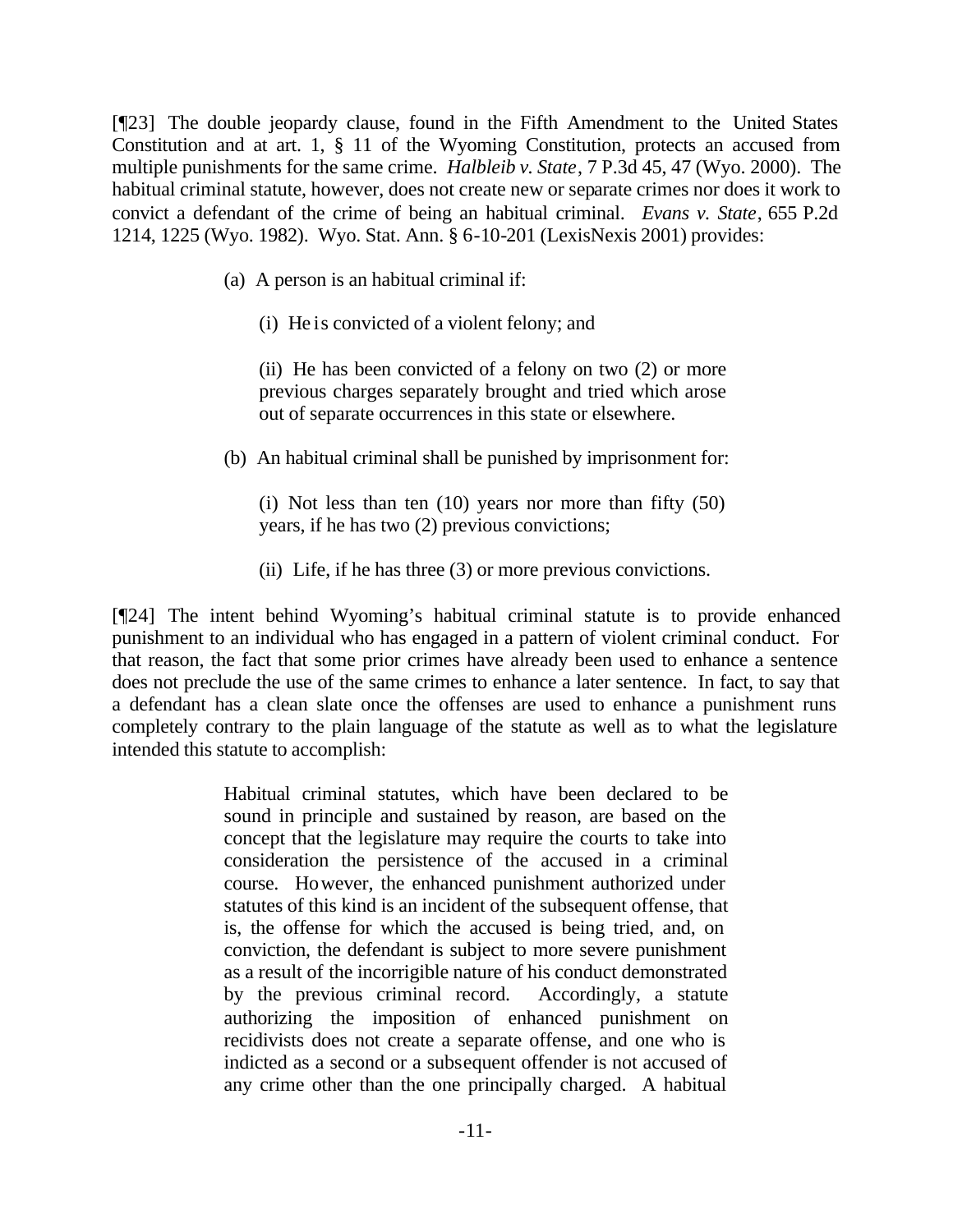criminal statute does not punish a defendant for his previous offenses but for his persistence in crime, and it has been said that to be a habitual criminal involves a status rather than the commission of a separate offense.

*Evans*, 655 P.2d at 1220-21 (quoting 39 Am.Jur.2d, *Habitual Criminals and Subsequent Offenders*, § 2, pp. 308-310 (1968)).

[¶25] Kearns insists that allowing the prior crimes to be used a second time to enhance his current sentence is tantamount to imposing multiple punishments for the same crime, which was proscribed by this court as violating the defendant's right not to be placed twice in jeopardy in *Cook v. State*, 841 P.2d 1345, 1347 (Wyo. 1992). Kearns' reliance on our *Cook*  decision is misplaced. It is the repetition of violent criminal conduct that triggers the statute to provide greater penalties for subsequent violent offenses. *Evans*, 655 P.2d at 1225. Habitual criminality is a status rather than a substantive offense, and a finding of such only enhances the punishment for the most recent qualifying offense. *Id.* The trial court did not impose multiple punishments for the same crime. It merely enhanced Kearns' current sentence as a result of Kearns' propensity to persist in his violent criminal ways.

# *D. Violent Felony*

[¶26] Kearns finally argues that he was not convicted of a violent felony pursuant to Wyo. Stat. Ann.  $\S 610-201(a)$  and that he, therefore, should not have been sentenced as an habitual criminal. The State insists that the judge misspoke during the sentencing proceeding, calling Kearns' conviction one for attempted aggravated robbery rather than for aggravated robbery and that this error was harmless. During the sentencing proceeding, the judge stated that Kearns had been convicted of attempted aggravated robbery, and this erroneous choice of words was carried over to, and memorialized in, the judgment and sentence. This description of the offense with which Kearns was convicted as attempted aggravated robbery was obviously a mistake because the third amended information charged Kearns with aggravated robbery, the jury instructions instructed the jury on the crime of aggravated robbery, and the jury convicted Kearns of aggravated robbery.

[¶27] W.R.Cr.P. 36 applies to clerical errors, and it provides:

Clerical mistakes in judgments, orders or other parts of the record and errors in the record arising from oversight or omission may be corrected by the court at any time and after such notice, if any, as the court orders.

We must, therefore, determine whether the judge's error constituted a clerical error or a judicial error, the latter of which does not fall within the remedial provisions of W.R.Cr.P. 36. *Eddy v. First Wyoming Bank N.A.-Lander*, 713 P.2d 228, 233 (Wyo. 1986). This court has previously distinguished the two types of errors by explaining that "all errors, mistakes,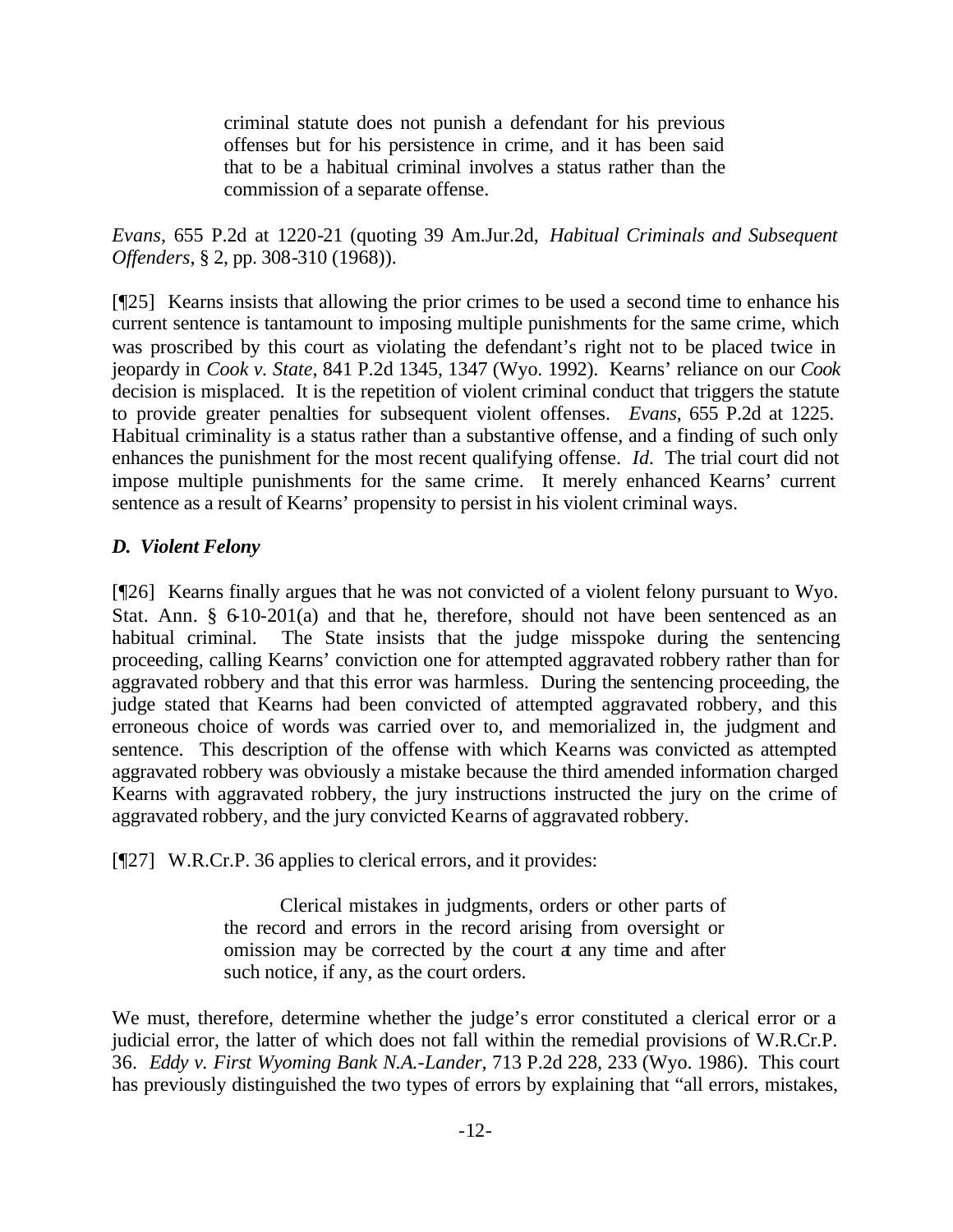or omissions which are not the result of the exercise of the judicial function" may be called clerical errors, while a judicial error is one that is "the deliberate result of judicial reasoning and determination." *Matter of Kimball's Estate*, 583 P.2d 1274, 1277-78 (Wyo. 1978) (quoting *Holmes v. Holmes*, 66 Wyo. 317, 211 P.2d 946, 953 (Wyo. 1949)).<sup>1</sup>

[¶28] In *Holmes*, we made the following attempt to distinguish the two types of errors:

It is said in 30 Am.Jurisprudence 876: "The authority of the court in this connection does not extend beyond the power to make the journal entry speak the truth, and may be exercised only to supply omissions in the exercise of functions which are clerical merely. It is, however, often difficult to distinguish between clerical and judicial errors. The distinction between a clerical error and a judicial one is not dependent upon its source. Clerical errors may include mistakes in papers evidencing the judgment of the court made by the court itself." In 126 A.L.R. 977, it is stated: "Clerical errors in judgments, orders, or decrees are not, by the majority rule, limited to mistakes of the clerk, but include also errors made by the judge where of a clerical or ministerial nature." In 126 A.L.R. 978, it is stated: "Although an error in a judgment, order, or decree was originally made by an attorney when preparing the same for the signature of the judge or clerk, it may none the less be a 'clerical' error." In Sec. 146, Freeman on Judgments, 5th Ed., the author states: "But 'clerical' is employed in a broad sense as contradistinguished from 'judicial' error and covers all errors, mistakes, or omissions which are not the result of the exercise of the judicial function. In other words, the distinction does not depend so much upon the person making the error as upon whether it was the deliberate result of judicial reasoning and determination, regardless of whether it was made by the clerk, by counsel or by the judge. Mistakes of the court are not necessarily judicial error. Thus if the judgment or some provision in it was the result of inadvertence, as where the court was laboring under a mistake or misapprehension as to the state of the record or as to some extrinsic fact, but for which a different judgment would have been rendered, the judgment may be vacated or may be corrected to correspond with what it would have been but for the inadvertence or mistake."

*Holmes*, 211 P.2d at 953.

l

<sup>&</sup>lt;sup>1</sup> Although the cases cited in this section are civil, we find them appropriate to this discussion because the corresponding rule for criminal proceedings provides for the same remedy in clerical error situations.